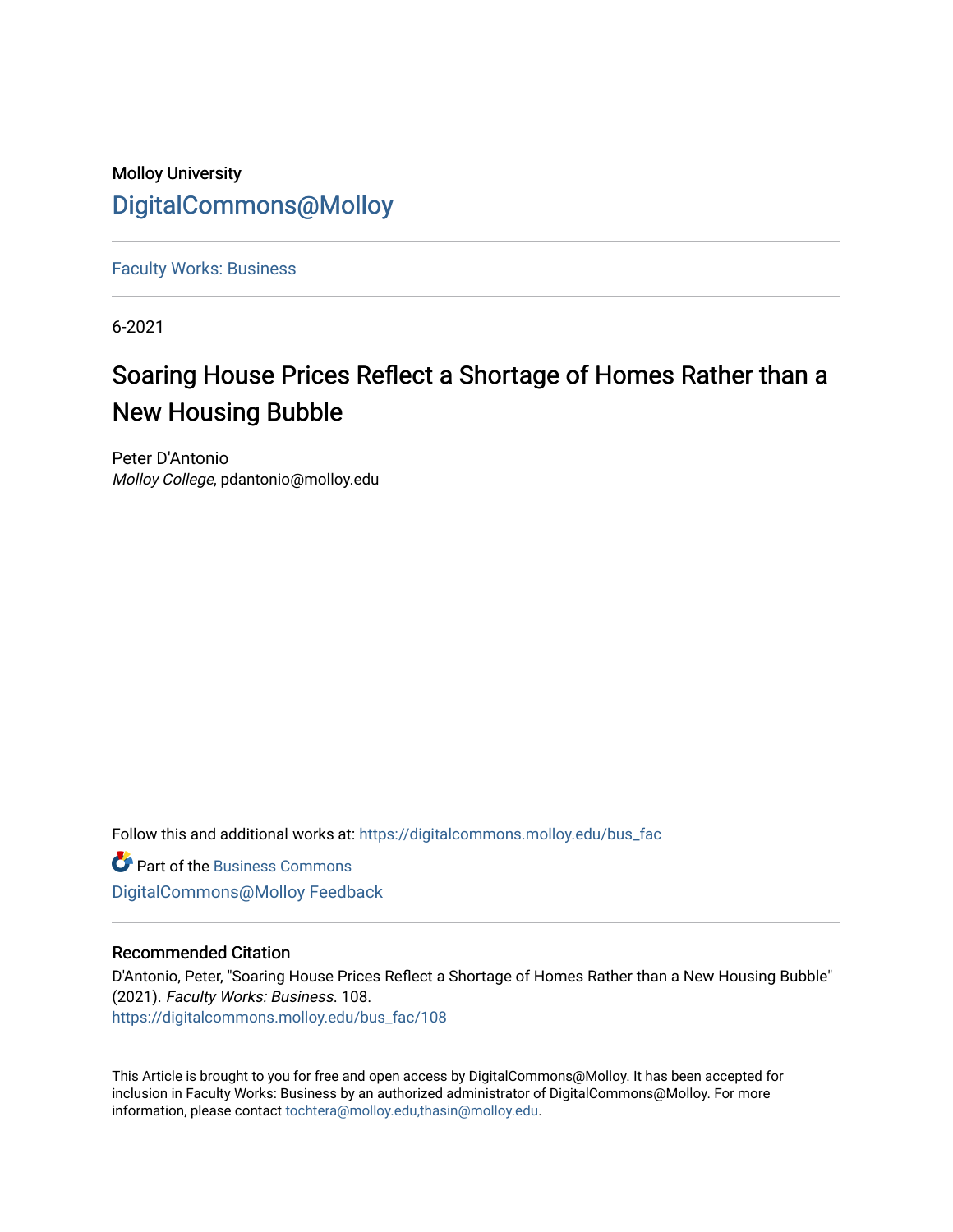### **Mismeasurement of Housing Services in the Pandemic**

#### **Peter L. D'Antonio, Ph.D.**

Molloy College School of Business 1000 Hempstead Avenue Rockville Centre, NY 11571 **USA** 

#### **Abstract**

*The 2020 COVID-19 pandemic has brought to light a flaw in the accounting and pricing of housing services in consumer spending (PCE) and the consumer price index (CPI). The dramatic shifts in housing usage caused by the pandemic have not registered at all in PCE. This paper takes a fresh look at the use of opportunity costs to measure housing services. It shows how the current gauge can miss real changes in services flows. The paper proposes that housing services be measured instead by hedonic methods, using new survey questions added to the Consumer Expenditure Survey (CES) and the CPI.*

**Keywords:** housing services, owners-equivalent rent, CPI, PCE, consumer spending, COVID

#### **1. Introduction – Pandemic Reveals Measurement Flaw**

The COVID-19 pandemic severely impacted business activity in the economy, either causing a direct cut in output or requiring a complete change in the way businesses produce output. The drop in output was far worse than any other downturn in the past 75 years and the effects were felt across nearly every sector (BEA [1], 2020). However, the GDP data suggest that one major sector – consumption of housing services – was completely impervious to the pandemic. By comparison, consumer expenditures on non-housing services dropped by about 38 percent annualized during the most severe restrictions in second quarter 2020. At first glance, this dichotomy seems plausible given that people were forced to severely cut back on services where they needed to be in close proximity to others, such as restaurants, entertainment, and transportation, but they still needed to live in a house or apartment.

This paper contends that the relative stability of housing services in the PCE did not reflect true changes in the flow of housing services but was in fact the result of inadequate data collection methods. Actual housing services ballooned due to the many adjustments that were made to comply with social distancing requirements. For example, surveys show that the pandemic caused 8 percent of all adults either to move permanently or temporarily, or to have someone move into their home (Cohn, 2020). The shift in living arrangements suggest that the pandemic caused major changes in housing services. Yet the data suggest that the large shifts were not captured in the GDP statistics.

In measuring GDP, the goal is to capture the value of everything that is produced in the United States in a year. The GDP includes the production of cars, clothing, and food. It also includes services, such as education, transportation, healthcare, entertainment, and financial and professional services. According to Bureau of Economic Analysis data (BEA [3], 2020), the biggest portion of consumer services, comprising 23 percent before the pandemic, is the flow of housing services – the value that occupants derive from living in their homes (Mayerhauser and Reinsdorf, 2007).

It is vitally important that the real flow of housing services is measured properly. Mismeasurement of such a large sector runs the risk of making erroneous judgments about economic performance. Also, there has been much written about the shift to work at home and what that means for businesses, but little has been written about measurement of the offsetting shift in home usage. To properly understand the economic implications of the shift to work at home, the data must accurately value the changes in the way homes are used.

#### **2. Using Rents to Measure Housing Services**

There is no direct measure of the flow of housing services, especially for owner-occupied dwellings. The BEA currently ties its measure to an opportunity cost concept embedded in rents (Diewert and Nakamura, 2009). The flows can come from either owner-occupied units or rental units.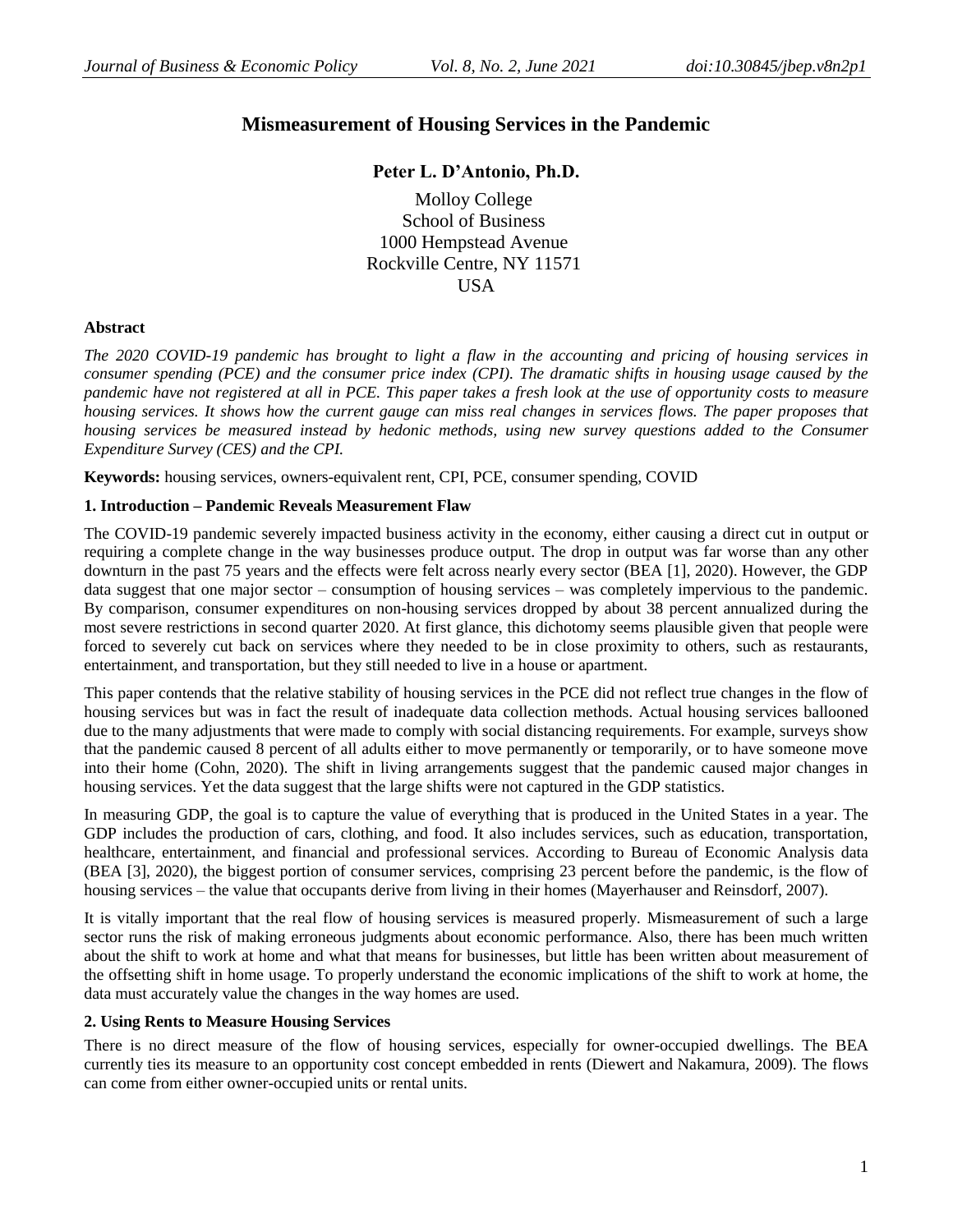#### **2.1 Rental Housing**

The opportunity cost method of accounting for the flow of services from rental units is straightforward. The landlord owns capital in the form of the rental housing unit. The owner of the unit sells the use of the dwelling for an agreed upon period and price, stated in the lease. The price (the rent) is the opportunity cost of using the dwelling and is represented in the PCE as consumption of housing services.

#### **2.2 Owner-Occupied Housing**

Of course, there is no landlord and there is no rental cost to owning a home. That is where the opportunity cost concept comes into play – what could homeowners receive in rents if they opted to rent out their houses (Mayerhauser and Reinsdorf, 2007)? The idea is that the owner-occupied house is capital, just like when the dwelling is rented from a property manager – except that, in this case, the capital is owned by the person using the house. In other words, the BEA treats the household as a business that rents the house to itself. Implicitly, the consumer is foregoing that rental amount by living in the house and not renting it out. That is the opportunity cost and the implied or imputed value of the flow of services that the homeowner derives, which is known as owners-equivalent rent (OER).

#### **3. Where Does OER Go Wrong?**

The current method, using the opportunity cost of securing the right to use a dwelling as measured by the rental cost, has become ingrained in the thinking about housing services. The measurement of these "rents" is just accepted as fact.<sup>1</sup> However, the concept that the BEA is trying to capture is not actually rents, but the value of the flow of housing services. The idea here is to impute a value for these services both in nominal and real (inflation-adjusted) terms, as well as derive a deflator. Ultimately, the goal is to quantify real flows of services of living in a dwelling, rather than capture changes in price. The issue is that rents and equivalent rents are not measures of real flows – they give the nominal value, but not the real value of living in a dwelling. Consumers derive value from living in a home based on the usage of the home.

In normal times, the real flow of services for living in a house or apartment generally does not change much. People remain in their houses and live their lives the same as always. The measured value for real housing services generally grows at a relatively steady rate over time. In the years preceding the pandemic, the average real growth in housing services was about 1 percent. Importantly, the reported data make it appear as if that steady trend continued even through the pandemic (BEA [2])..

However, there have been dramatic changes in home usage during the COVID-19 pandemic, which should have translated into changes in the flow of housing services in PCE for both owner-occupied and renter-occupied housing. Neither actual rents nor implied rents can distinguish between changes in real flows of services and changes in the price of those flows. The inability of the data to detect large swings in real activity indicates a shortcoming in the opportunity-cost-based measurement.

#### **4. Changes in Housing Usage during COVID**

The shutdowns and restrictions associated with the pandemic caused four profound changes in the flow of housing services: (1) Millions of people began to work and go to school from home, creating workstations and performing most of their job and education functions remotely. (2) People prepared and ate more meals at home, rather than going out to restaurants or eating at school. (3) Adult children moved in with their parents during the pandemic, expanding the size and use of parents' homes at the expense of apartments and school dorms. (4) Homes became the primary location for entertainment, with people watching movies and television series at home rather than going out. In addition, people have upgraded the functionality of their homes, adding pools and other amenities.

#### **4.1 Working from Home**

Surveys taken in May 2020 during the COVID-19 lockdown, detailing the state of the economy under significant social-distancing restrictions, suggest that about 42 percent of the workforce was working remotely, 33 percent were not working, and just 26 percent were working on site (Bloom, 2020). Gallup Panel data show that, by early April, 62 percent of workers were remote (Brenan, 2020).

This is in sharp contrast to the pre-pandemic workforce, which rarely worked from home. Only 8 percent of wage and salary workers worked from home at least one day per week, according to the American Time Use Survey (BLS, 2019). While flex time had been expanding, steady work from home was rare. Only 2 percent of people working from home were doing so full time, at five or more days per week.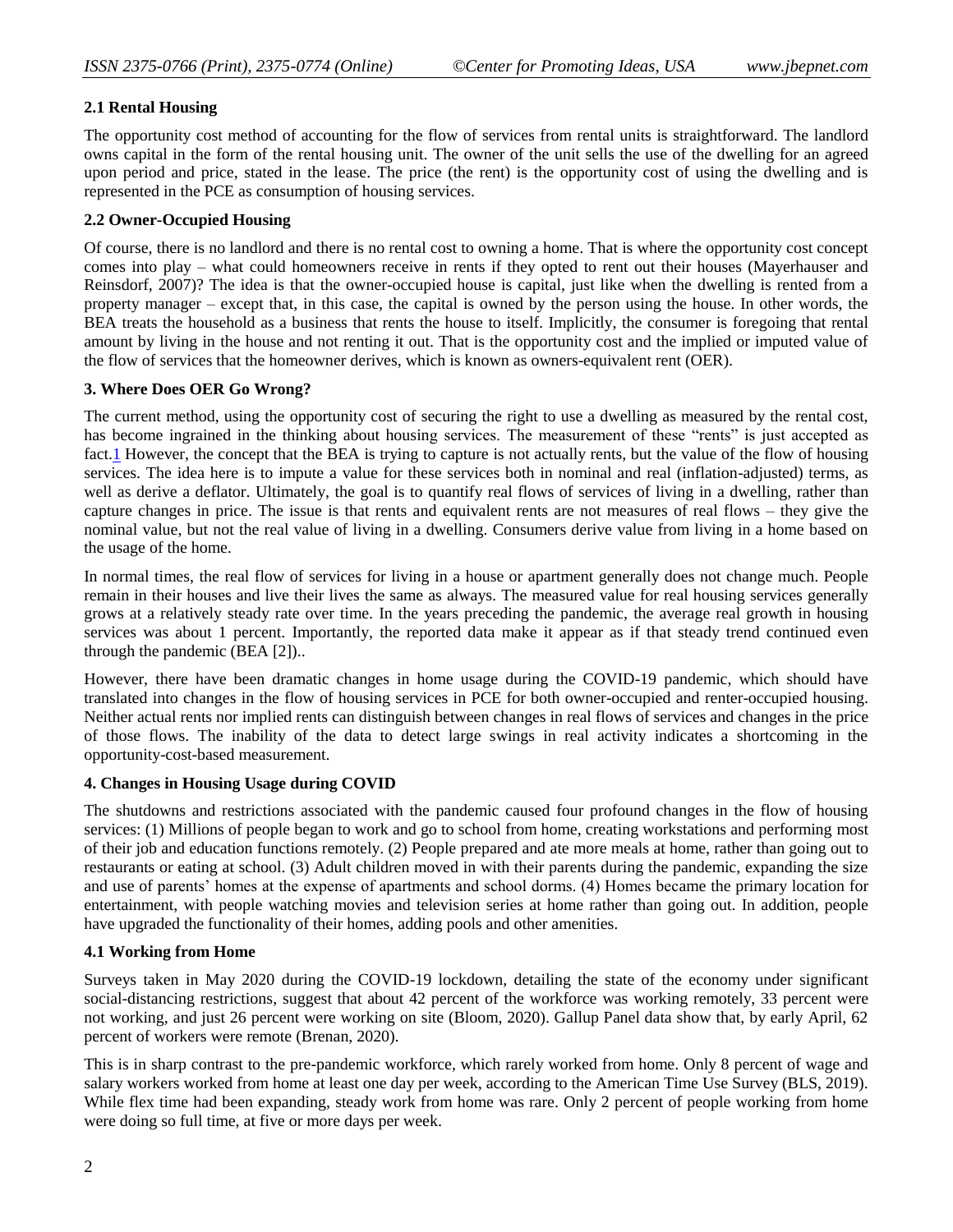Importantly, the Bloom (2020) study asked questions about the COVID-related shift in home usage due to the transition to work from home.

The survey showed that nearly half the respondents converted a room in their house (not their bedroom) to a private office. A quarter of respondents used their bedroom as a private office, and the final quarter shared a room in their house for work. Since few workers had ever worked from home before, this repurposing of rooms for work represents a meaningful increase in the flow of services from the home and requires a new way of valuation.

This shift in home use during the pandemic is not likely to be a one-time event, because both companies and workers are experiencing increased interest in work at home. Companies are looking to make the transition permanent for some workers as a way to cut real estate costs (Arons, 2020). Also, Gallup Panel surveys show that three in five workers would like to work from home once all the pandemic restriction are lifted (Brenan, 2020).

It will be important for BEA to capture the effects of this transition to work at home if it wants to accurately account for all the housing-related activity in the economy. Cost savings will accrue to businesses that effectively move to remote work. The offset to the business cost savings, however, must be a rise in the measured housing services for households.

#### **4.2 Eating at Home**

The restaurant industry was one of hardest hit during the pandemic. The lockdown effectively shut down all eat-in dining services across the nation. According to U.S. data from the OpenTable network (OpenTable, 2020), the number of seated diners at restaurants dropped to zero in mid-March and stayed there through April. Since then, restaurant meals rebounded, but even a year after the pandemic began, the number of diners remained depressed at about 40 percent below pre-pandemic levels.

Revenues at restaurants and bars dropped to \$30 billion in April from \$65 billion in February, and although revenues rebounded they remained depressed (Census, 2020). The revenues these establishments earned was from take-out orders, which was permissible under the COVID-19 restrictions. This halving of activity showed the forced change in the way people ate during the pandemic.

People did not eat in restaurants, but they still needed to eat. The locus of meals shifted to the home. The drop in meals at restaurants was offset by a massive rise in food preparation and dining at home. One indication of the change was the huge rise in spending at grocery stores. Food purchases for consumption at home jumped to \$82 billion in March from \$64 billion in February and have hovered near \$71 billion since then (Census, 2020). This is one of the few industries that expanded amid the pandemic-induced recession. The shift in meal preparation and consumption away from restaurants and bars to the home represents a significant increase in the usage of homes, which should be reflected in the flow of housing services in PCE.

#### **4.3 Adult Children Moving Home**

The pandemic caused huge dislocations of young adults, ages 18 to 29, who moved back to their parents' homes. According to the Pew Research Center, more than half of all young adults now live with their parents, for the first time since these data started being collected in 1940 (Frey, et al, 2020)[.2](https://mail-attachment.googleusercontent.com/attachment/u/0/?view=att&th=177dfdbfa5f1a680&attid=0.1&disp=vah&safe=1&zw&saddbat=ANGjdJ_hubAXoKCzjLsA6YGEWjndqe9XG9sfW-k3K8mN1fY9OOpEW0PEV6hr-mfjb7Qg7L8gCQ9F6h-FdesueNp6FNke6V-TTNiYhRnPZaX0JaHGc1EjYm3h-Y1QDQpV7b3NliMGHYrhU-cVjAJeceswXFGC-5j9fVZiUNf-_A9jG0qL6CLc5nO46YLT652DfFfDEz5neCu65JCZM-LmARvwAQ2WmgafU9690KlD4X5bEuQJ2O3ZvsjWTJRhkddLdLG4rlGgN5rjWToKd2zaKgoMzeqE2OeQxD8TpDBbpOtRtVIhFRe2h1oR831FXeVD6Hb4_kpDXZhzzFhR-nOQ0SsOJs7HSTK1c0k4lx-RDbpM7TdK7b5m4fXlXSNaokN8BH1LIqORhTXZ_WCNrOIvxWoSdNnvzpFzThizyQI25nLXWzFGot3POxoHeuEg2ct87Dwwc7heHeVb6jzGa-SFwwPI4xxCuz-y8IiveJqwSVBnOaN_JpTsslgt97GkhSKuVcG2u_626RTcV75pb1UbCx_pieF8JY0SQn9EKxowj5rGBkzrx_X55JpcJshwdZ2y4rEuIHGRcSsq8l5e9LnpvqkqYfYOheAOmwJagrwKvNiyeNVtdsFCPR4Xlt_VlDjsgyw22eoa0qLxvXqD6RX6EcknPrb-vJbXINWEfsHedrWySBPqgaoSg_CB8bY6wg8#0.1_footnote2) The data show that number of households headed by young adults dropped by 12 percent in the five months from the start of the pandemic.

The Pew research suggests that this shift occurred mainly for two reasons: college campuses closed, and many young adults lost their jobs or took pay cuts. Additionally, many young adults may have moved to flee hard-hit COVID areas or to save money on rent while working remotely.

Spending on college dormitories fell dramatically, but college students still went to school online from their parents' homes, which entailed an offsetting rise in housing services. The attendant rise in household size also suggests there is more actual usage of the homes.

Moreover, to the extent that young adults moved out to save money on rent because they no longer needed to live near their worksites, the moves represent a shift away from housing services in rental units (mainly in cities) to housing services at their parents' homes.

#### **4.4 In-Home Entertainment**

Since social distancing limited options for entertainment, people spent more time at home watching television and streaming on the Internet. In fact, these activities have become a mainstay of entertainment for many people. In just the first two weeks of the lockdown, Nielsen reported that streaming platforms such as Netflix, YouTube, Hulu, and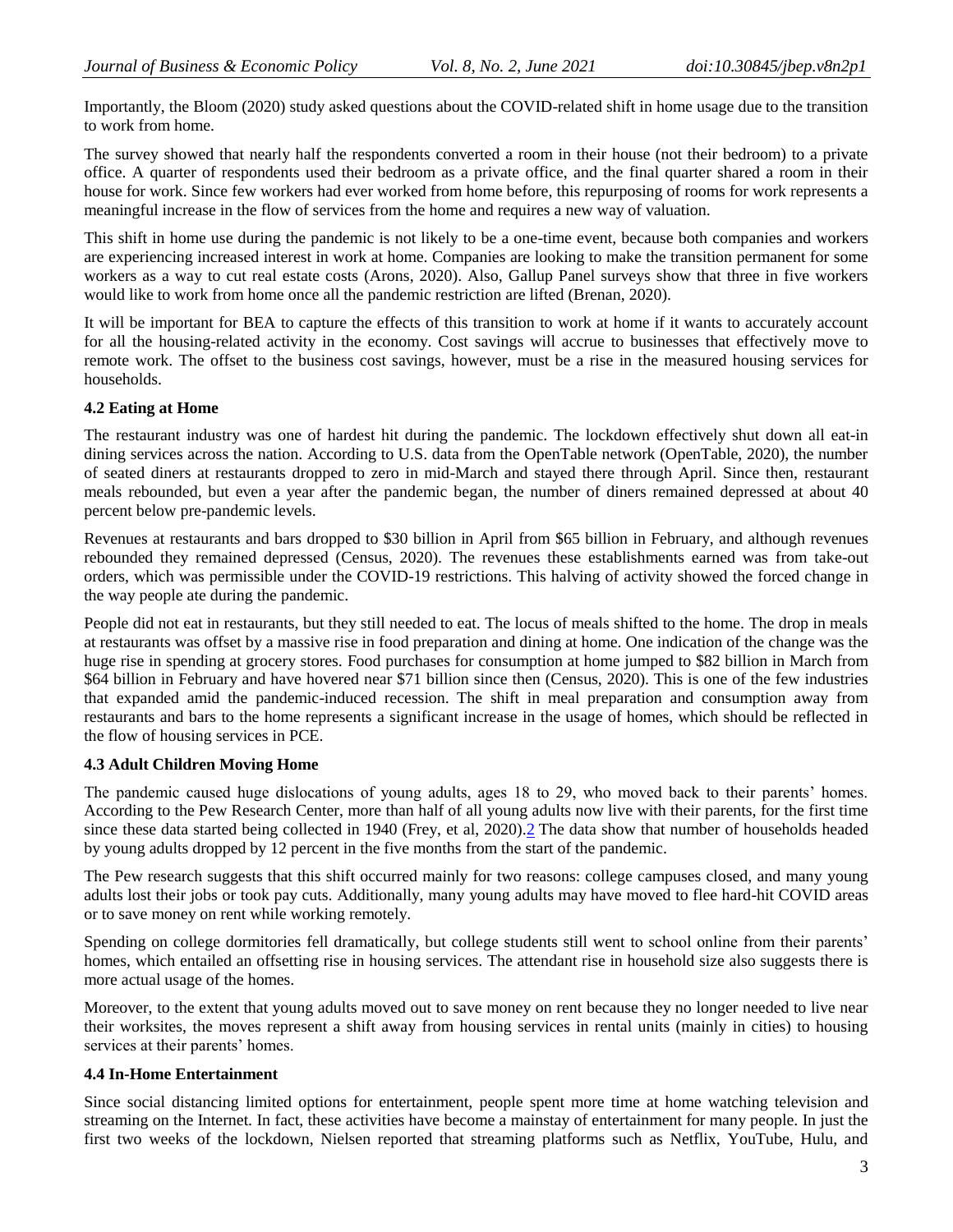Amazon experienced a 34 percent rise in viewership, and TV usage increased by 25 percent (Porter, 2020). These trends continued, and by Fall 2020 studios decided to release some movies for online streaming rather than wait for theaters to open fully again (Bruney and Kirkland, 2020).

TV and streaming were not the only forms of home entertainment to increase in usage during the pandemic. People made enhancements and improvements to their homes, including installing pools (Faus and Aeppel, 2020). Revenues at home supply stores increased by 13 percent in May, once the severe lockdown was lifted, and maintained most of the gains since then (Census, 2020). According to the Wall Street Journal, "Americans, stuck at home without much to do, started painting, building, fixing and decorating" (Nassauer, 2020). The increase in time spent in the home for recreation and the enhanced amenities have increased the flow of housing services and need to be reflected in the data.

#### **5. Direct Measures of Housing Services**

This paper shows that there is a need for direct measures of housing services, rather than relying on the opportunity cost implied in rents, to differentiate between changes in real flows and changes in price. The rents and OER can be used as a measure of nominal consumption of housing, but this spending must be benchmarked to real values.

This paper recommends measuring real values of housing services using hedonic methods. This technique treats the value of a good or service as a collection of values of its characteristics. Regression techniques are used to estimate values of measurable characteristics of the good or service to get a total (OECD, 2005).

In order to develop a hedonic approach to valuing the flow of housing services, this paper suggests creating and incorporating survey questions about the characteristics of dwellings (bedrooms, baths, square-footage, and amenities) and the intensity of usage (time in the house, number of people, number working from home, number of meals per day) into the CES, the PCE, and the CPI. These survey questions could pinpoint major shifts in the flow of housing services in real terms.

As a first pass, values for various activities could be defined by applying opportunity costs. For example, the value of a home office could be the cost of renting office space in the area. The value of preparing a meal at home could equal the next best alternative, which would be a take-out meal. The value of a bed could be found in the nightly rentals of a bed in a room of an Airbnb. This process would still entail the use of opportunity cost, but the increased granularity of the data would allow for changes in the value of home usage to be more accurately measured based on the amount of activities for which the house is used.

Once real values are determined for housing services, the rental (nominal) values can be compared with the real values to arrive at a price change. Given the recent massive shifts in home usage in terms of work from home, food preparation, adult children moving back to parents' homes, and recreation/home improvements, the real flow of housing services probably has increased significantly.

The combination of higher real housing usage and smaller gains in rents (nominal spending) suggests that the actual price of a unit of housing services fell sharply during the pandemic.

#### **References**

- Arons, S. (2020). "Deutsche Bank Revamps Work-from-Home Rule in Permanent Shift." Bloomberg News, September 25, 2020.
- Bloom, N. (2020). "How Working from Home Works Out." Stanford Institute for Economic Policy Research, Policy Brief, June 2020.
- Brenan, M. (2020). "U.S. Workers Discovering Affinity for Remote Work." Gallup, Economy, April 3, 2020.
- Bruney, G., Kirkland, J. (2020). "Here Are the 2020 Movies Streaming Online Early Due to Coronavirus." Esquire, October 6, 2020.
- Bureau of Economic Analysis [1] (2020). NIPA Accounts, Table 1.1.6 Real Gross Domestic Product, data as of fourth quarter 2020.
- Bureau of Economic Analysis [2] (2020). NIPA Accounts, Underlying Tables Personal Consumption Expenditures by Type of Product, data as of fourth quarter 2020.
- Bureau of Economic Analysis [1] (2020). NIPA Accounts, Table 1.5.5 Gross Domestic Product, Expanded Detail, data as of fourth quarter 2020.
- Bureau of Labor Statistics (2019). "Job Flexibilities and Work Schedules 2017-18, Data from the American Time Use Survey." Economic News Release, September 24, 2019.
- Census Bureau (2020). Monthly Retail Trade Report, data as of December 2020.